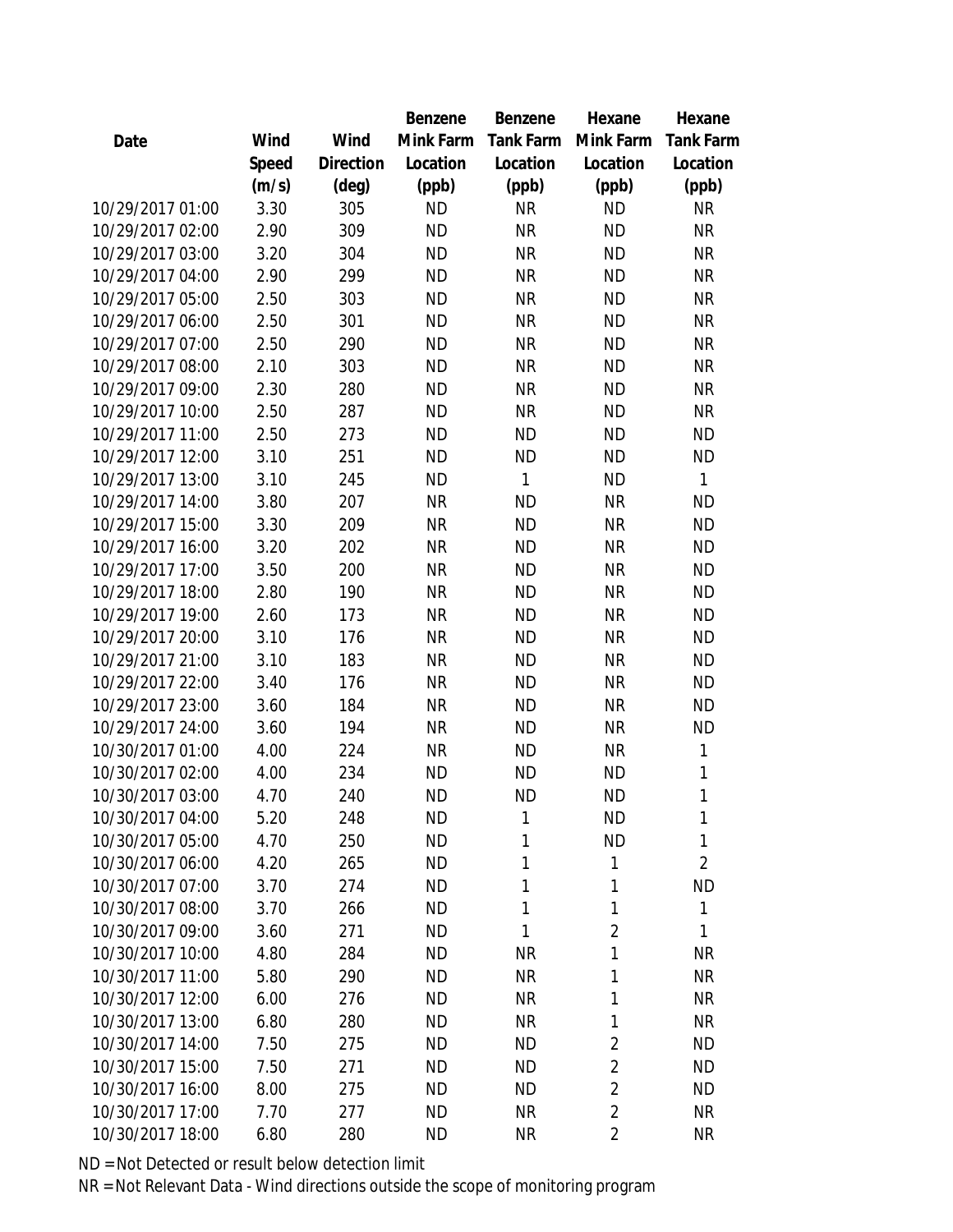|                  |       |                | <b>Benzene</b> | Benzene   | Hexane         | Hexane           |
|------------------|-------|----------------|----------------|-----------|----------------|------------------|
| Date             | Wind  | Wind           | Mink Farm      | Tank Farm | Mink Farm      | <b>Tank Farm</b> |
|                  | Speed | Direction      | Location       | Location  | Location       | Location         |
|                  | (m/s) | $(\text{deg})$ | (ppb)          | (ppb)     | (ppb)          | (ppb)            |
| 10/30/2017 19:00 | 6.00  | 273            | <b>ND</b>      | <b>ND</b> | 3              | <b>ND</b>        |
| 10/30/2017 20:00 | 5.20  | 269            | <b>ND</b>      | <b>ND</b> | 3              | <b>ND</b>        |
| 10/30/2017 21:00 | 5.40  | 271            | <b>ND</b>      | 1         | $\overline{2}$ | <b>ND</b>        |
| 10/30/2017 22:00 | 5.80  | 267            | <b>ND</b>      | 1         | $\overline{2}$ | <b>ND</b>        |
| 10/30/2017 23:00 | 6.00  | 271            | <b>ND</b>      | 1         | $\mathbf{1}$   | <b>ND</b>        |
| 10/30/2017 24:00 | 6.80  | 279            | <b>ND</b>      | <b>NR</b> | $\overline{2}$ | <b>NR</b>        |
| 10/31/2017 01:00 | 6.60  | 278            | <b>ND</b>      | <b>NR</b> | $\overline{2}$ | <b>NR</b>        |
| 10/31/2017 02:00 | 7.70  | 283            | <b>ND</b>      | <b>NR</b> | $\overline{2}$ | <b>NR</b>        |
| 10/31/2017 03:00 | 7.20  | 301            | <b>ND</b>      | <b>NR</b> | <b>ND</b>      | <b>NR</b>        |
| 10/31/2017 04:00 | 5.90  | 283            | <b>ND</b>      | <b>NR</b> | 1              | <b>NR</b>        |
| 10/31/2017 05:00 | 5.30  | 284            | <b>ND</b>      | <b>NR</b> | 1              | <b>NR</b>        |
| 10/31/2017 06:00 | 5.00  | 283            | <b>ND</b>      | <b>NR</b> | 1              | <b>NR</b>        |
| 10/31/2017 07:00 | 4.60  | 274            | <b>ND</b>      | <b>ND</b> | 1              | <b>ND</b>        |
| 10/31/2017 08:00 | 4.40  | 288            | <b>ND</b>      | <b>NR</b> | 1              | <b>NR</b>        |
| 10/31/2017 09:00 | 3.60  | 273            | <b>ND</b>      | <b>ND</b> | 1              | <b>ND</b>        |
| 10/31/2017 10:00 | 5.00  | 297            | <b>ND</b>      | <b>NR</b> | 1              | <b>NR</b>        |
| 10/31/2017 11:00 | 4.40  | 270            | <b>ND</b>      | 1         | 1              | <b>ND</b>        |
| 10/31/2017 12:00 | 4.10  | 265            | <b>ND</b>      | <b>ND</b> | 1              | <b>ND</b>        |
| 10/31/2017 13:00 | 3.60  | 263            | <b>ND</b>      | 1         | <b>ND</b>      | <b>ND</b>        |
| 10/31/2017 14:00 | 3.70  | 290            | <b>ND</b>      | <b>NR</b> | <b>ND</b>      | <b>NR</b>        |
| 10/31/2017 15:00 | 2.90  | 275            | <b>ND</b>      | ΝD        | 1              | <b>ND</b>        |
| 10/31/2017 16:00 | 2.90  | 257            | <b>ND</b>      | 1         | <b>ND</b>      | <b>ND</b>        |
| 10/31/2017 17:00 | 3.00  | 250            | <b>ND</b>      | 1         | <b>ND</b>      | <b>ND</b>        |
| 10/31/2017 18:00 | 2.80  | 231            | <b>ND</b>      | 1         | <b>ND</b>      | <b>ND</b>        |
| 10/31/2017 19:00 | 2.60  | 191            | <b>NR</b>      | ΝD        | <b>NR</b>      | <b>ND</b>        |
| 10/31/2017 20:00 | 2.10  | 161            | <b>NR</b>      | <b>NR</b> | <b>NR</b>      | <b>NR</b>        |
| 10/31/2017 21:00 | 2.50  | 145            | <b>NR</b>      | <b>NR</b> | <b>NR</b>      | <b>NR</b>        |
| 10/31/2017 22:00 | 2.70  | 170            | <b>NR</b>      | ΝD        | <b>NR</b>      | <b>ND</b>        |
| 10/31/2017 23:00 | 2.90  | 173            | <b>NR</b>      | <b>ND</b> | <b>NR</b>      | <b>ND</b>        |
| 10/31/2017 24:00 | 2.90  | 169            | <b>NR</b>      | <b>NR</b> | <b>NR</b>      | <b>NR</b>        |
| 11/1/2017 01:00  | 2.70  | 158            | <b>NR</b>      | <b>NR</b> | <b>NR</b>      | <b>NR</b>        |
| 11/1/2017 02:00  | 2.60  | 151            | <b>NR</b>      | <b>NR</b> | <b>NR</b>      | <b>NR</b>        |
| 11/1/2017 03:00  | 2.60  | 151            | <b>NR</b>      | <b>NR</b> | <b>NR</b>      | <b>NR</b>        |
| 11/1/2017 04:00  | 2.90  | 156            | <b>NR</b>      | <b>NR</b> | <b>NR</b>      | <b>NR</b>        |
| 11/1/2017 05:00  | 2.80  | 155            | <b>NR</b>      | <b>NR</b> | <b>NR</b>      | <b>NR</b>        |
| 11/1/2017 06:00  | 2.90  | 159            | <b>NR</b>      | <b>NR</b> | <b>NR</b>      | <b>NR</b>        |
| 11/1/2017 07:00  | 2.60  | 163            | <b>NR</b>      | <b>NR</b> | <b>NR</b>      | <b>NR</b>        |
| 11/1/2017 08:00  | 3.40  | 170            | <b>NR</b>      | <b>ND</b> | <b>NR</b>      | <b>ND</b>        |
| 11/1/2017 09:00  | 3.30  | 170            | <b>NR</b>      | ΝD        | <b>NR</b>      | <b>ND</b>        |
| 11/1/2017 10:00  | 4.10  | 165            | <b>NR</b>      | <b>NR</b> | <b>NR</b>      | <b>NR</b>        |
| 11/1/2017 11:00  | 4.50  | 169            | <b>NR</b>      | <b>NR</b> | <b>NR</b>      | <b>NR</b>        |
| 11/1/2017 12:00  | 4.60  | 162            | <b>NR</b>      | <b>NR</b> | <b>NR</b>      | <b>NR</b>        |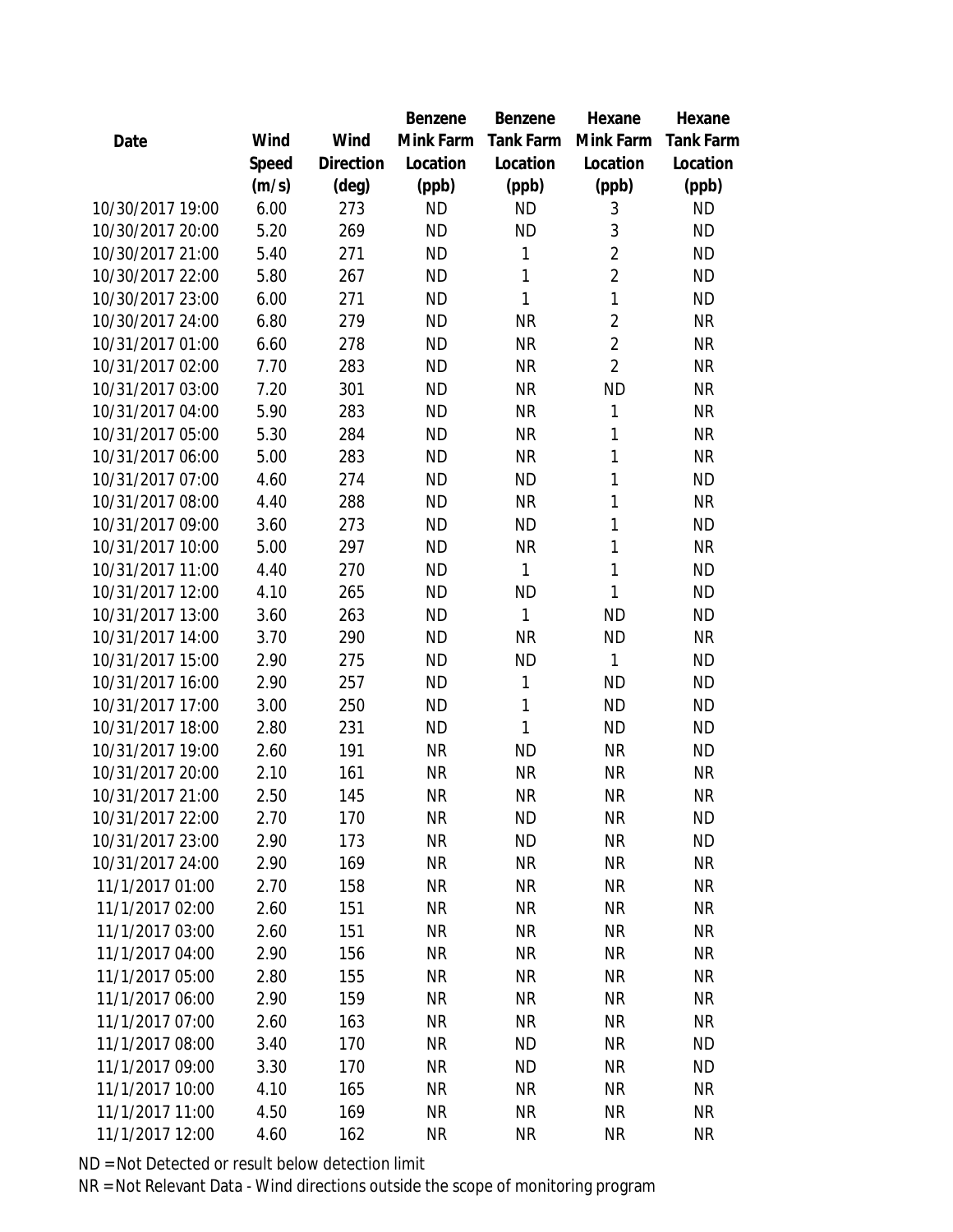|                 |       |                | Benzene   | Benzene          | Hexane         | Hexane    |
|-----------------|-------|----------------|-----------|------------------|----------------|-----------|
| Date            | Wind  | Wind           | Mink Farm | <b>Tank Farm</b> | Mink Farm      | Tank Farm |
|                 | Speed | Direction      | Location  | Location         | Location       | Location  |
|                 | (m/s) | $(\text{deg})$ | (ppb)     | (ppb)            | (ppb)          | (ppb)     |
| 11/1/2017 13:00 | 5.30  | 162            | <b>NR</b> | <b>NR</b>        | <b>NR</b>      | <b>NR</b> |
| 11/1/2017 14:00 | 4.50  | 151            | <b>NR</b> | <b>NR</b>        | <b>NR</b>      | <b>NR</b> |
| 11/1/2017 15:00 | 4.60  | 164            | <b>NR</b> | <b>NR</b>        | <b>NR</b>      | <b>NR</b> |
| 11/1/2017 16:00 | 3.70  | 135            | <b>NR</b> | <b>NR</b>        | <b>NR</b>      | <b>NR</b> |
| 11/1/2017 17:00 | 2.80  | 120            | <b>NR</b> | <b>NR</b>        | <b>NR</b>      | <b>NR</b> |
| 11/1/2017 18:00 | 2.90  | 114            | <b>NR</b> | <b>NR</b>        | <b>NR</b>      | <b>NR</b> |
| 11/1/2017 19:00 | 3.20  | 115            | <b>NR</b> | <b>NR</b>        | <b>NR</b>      | <b>NR</b> |
| 11/1/2017 20:00 | 3.60  | 110            | <b>NR</b> | <b>NR</b>        | <b>NR</b>      | <b>NR</b> |
| 11/1/2017 21:00 | 3.90  | 123            | <b>NR</b> | <b>NR</b>        | <b>NR</b>      | <b>NR</b> |
| 11/1/2017 22:00 | 3.60  | 128            | <b>NR</b> | <b>NR</b>        | <b>NR</b>      | <b>NR</b> |
| 11/1/2017 23:00 | 3.20  | 158            | <b>NR</b> | <b>NR</b>        | <b>NR</b>      | <b>NR</b> |
| 11/1/2017 24:00 | 3.20  | 166            | <b>NR</b> | <b>NR</b>        | <b>NR</b>      | <b>NR</b> |
| 11/2/2017 01:00 | 2.20  | 186            | <b>NR</b> | <b>ND</b>        | <b>NR</b>      | <b>ND</b> |
| 11/2/2017 02:00 | 2.10  | 182            | <b>NR</b> | <b>ND</b>        | <b>NR</b>      | 1         |
| 11/2/2017 03:00 | 1.60  | 184            | <b>NR</b> | <b>ND</b>        | <b>NR</b>      | 1         |
| 11/2/2017 04:00 | 1.90  | 200            | <b>NR</b> | $\mathbf{1}$     | <b>NR</b>      | 1         |
| 11/2/2017 05:00 | 2.20  | 256            | <b>ND</b> | $\overline{2}$   | <b>ND</b>      | 1         |
| 11/2/2017 06:00 | 1.10  | 252            | <b>ND</b> | 1                | <b>ND</b>      | 1         |
| 11/2/2017 07:00 | 1.00  | 184            | <b>NR</b> | 1                | <b>NR</b>      | 1         |
| 11/2/2017 08:00 | 0.80  | 238            | <b>NR</b> | <b>NR</b>        | <b>NR</b>      | <b>NR</b> |
| 11/2/2017 09:00 | 1.60  | 357            | <b>ND</b> | <b>NR</b>        | $\mathbf{1}$   | <b>NR</b> |
| 11/2/2017 10:00 | 1.40  | 24             | 1         | <b>NR</b>        | 3              | <b>NR</b> |
| 11/2/2017 11:00 | 1.50  | 77             | <b>NR</b> | <b>NR</b>        | <b>NR</b>      | <b>NR</b> |
| 11/2/2017 12:00 | 2.10  | 106            | <b>NR</b> | <b>NR</b>        | <b>NR</b>      | <b>NR</b> |
| 11/2/2017 13:00 | 1.40  | 53             | <b>NR</b> | <b>NR</b>        | <b>NR</b>      | <b>NR</b> |
| 11/2/2017 14:00 | 1.80  | 11             | <b>ND</b> | <b>NR</b>        | 5              | <b>NR</b> |
| 11/2/2017 15:00 | 2.50  | 21             | <b>ND</b> | <b>NR</b>        | $\overline{2}$ | <b>NR</b> |
| 11/2/2017 16:00 | 2.20  | 16             | <b>ND</b> | <b>NR</b>        | $\overline{2}$ | NR        |
| 11/2/2017 17:00 | 2.30  | 19             | <b>ND</b> | NoData           | $\overline{2}$ | NoData    |
| 11/2/2017 18:00 | 1.60  | 27             | <b>ND</b> | NoData           | $\overline{2}$ | NoData    |
| 11/2/2017 19:00 | 2.50  | 21             | 1         | NoData           | $\overline{2}$ | NoData    |
| 11/2/2017 20:00 | 2.30  | 5              | 1         | <b>NR</b>        | 4              | <b>NR</b> |
| 11/2/2017 21:00 | 2.20  | 358            | <b>ND</b> | <b>NR</b>        | $\overline{2}$ | <b>NR</b> |
| 11/2/2017 22:00 | 2.30  | 352            | <b>ND</b> | <b>NR</b>        | 1              | <b>NR</b> |
| 11/2/2017 23:00 | 2.00  | 354            | <b>ND</b> | <b>NR</b>        | 1              | <b>NR</b> |
| 11/2/2017 24:00 | 2.30  | 351            | <b>ND</b> | <b>NR</b>        | 1              | <b>NR</b> |
| 11/3/2017 01:00 | 2.80  | 357            | <b>ND</b> | <b>NR</b>        | 1              | <b>NR</b> |
| 11/3/2017 02:00 | 3.10  | $\overline{2}$ | <b>ND</b> | <b>NR</b>        | 1              | <b>NR</b> |
| 11/3/2017 03:00 | 3.60  | 7              | <b>ND</b> | <b>NR</b>        | 1              | <b>NR</b> |
| 11/3/2017 04:00 | 3.40  | 9              | <b>ND</b> | <b>NR</b>        | 3              | NR        |
| 11/3/2017 05:00 | 3.60  | $\sqrt{3}$     | <b>ND</b> | <b>NR</b>        | 1              | <b>NR</b> |
| 11/3/2017 06:00 | 3.50  | 12             | <b>ND</b> | <b>NR</b>        | 1              | <b>NR</b> |
|                 |       |                |           |                  |                |           |